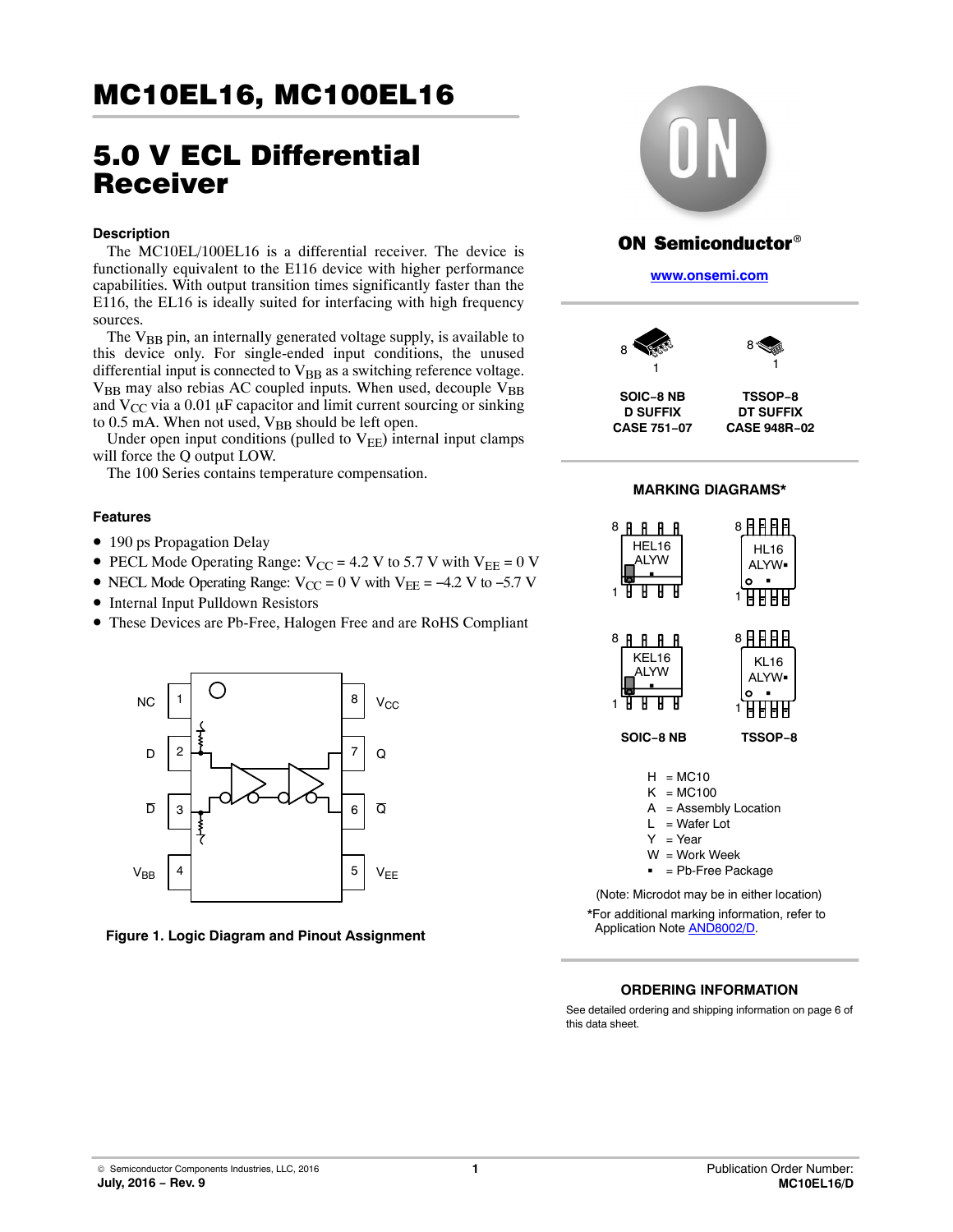#### **Table 1. PIN DESCRIPTION**

| PIN               | <b>FUNCTION</b>          |
|-------------------|--------------------------|
| D, D              | <b>ECL Data Inputs</b>   |
| $Q, \overline{Q}$ | <b>ECL Data Outputs</b>  |
| $V_{\sf BR}$      | Reference Voltage Output |
| $V_{C}$           | Positive Supply          |
| $V_{\text{FF}}$   | <b>Negative Supply</b>   |
| NC.               | No Connect               |
|                   |                          |

#### **Table 2. ATTRIBUTES**

| <b>Characteristics</b>                                                                   | Value                             |  |  |  |  |  |  |  |  |
|------------------------------------------------------------------------------------------|-----------------------------------|--|--|--|--|--|--|--|--|
| Internal Input Pulldown Resistor                                                         | 75 KQ                             |  |  |  |  |  |  |  |  |
| Internal Input Pullup Resistor                                                           | N/A                               |  |  |  |  |  |  |  |  |
| <b>ESD Protection</b><br>Human Body Model<br>Machine Model<br><b>Charge Device Model</b> | $>$ 500 V<br>>100V<br>> 2 KV      |  |  |  |  |  |  |  |  |
| Moisture Sensitivity, Indefinite Time Out of Drypack (Note 1)<br>SOIC-8 NB<br>TSSOP-8    | Pb-Free Pkg<br>Level 1<br>Level 3 |  |  |  |  |  |  |  |  |
| <b>Flammability Rating</b><br>Oxygen Index: 28 to 34                                     | UL 94 V-0 @ 0.125 in              |  |  |  |  |  |  |  |  |
| <b>Transistor Count</b>                                                                  | 47                                |  |  |  |  |  |  |  |  |
| Meets or Exceeds JEDEC Spec EIA/JESD78 IC Latchup Test                                   |                                   |  |  |  |  |  |  |  |  |

1. For additional information, see Application Note [AND8003/D](http://www.onsemi.com/pub_link/Collateral/AND8003-D.PDF).

### **Table 3. MAXIMUM RATINGS**

| Symbol                      | <b>Parameter</b>                                          | <b>Condition 1</b>                   | <b>Condition 2</b>                     | Rating          | <b>Units</b>  |
|-----------------------------|-----------------------------------------------------------|--------------------------------------|----------------------------------------|-----------------|---------------|
| $V_{\rm CC}$                | PECL Mode Power Supply                                    | $V_{EE} = 0 V$                       |                                        | 8               | $\vee$        |
| $V_{EE}$                    | <b>NECL Mode Power Supply</b>                             | $V_{\text{CC}} = 0 V$                |                                        | $-8$            | V             |
| V <sub>1</sub>              | PECL Mode Input Voltage<br><b>NECL Mode Input Voltage</b> | $V_{FF} = 0 V$<br>$V_{\rm CC} = 0$ V | $V_1 \leq V_{CC}$<br>$V_1 \geq V_{EE}$ | 6<br>$-6$       | V             |
| $I_{\text{out}}$            | Output Current                                            | Continuous<br>Surge                  |                                        | 50<br>100       | mA            |
| <sup>I</sup> BB             | V <sub>RR</sub> Sink/Source                               |                                      |                                        | ±0.5            | mA            |
| $T_A$                       | <b>Operating Temperature Range</b>                        |                                      |                                        | $-40$ to $+85$  | $^{\circ}C$   |
| $\mathsf{T_{\text{stg}}}$   | Storage Temperature Range                                 |                                      |                                        | $-65$ to $+150$ | $^{\circ}C$   |
| $\theta$ JA                 | Thermal Resistance (Junction-to-Ambient)                  | 0 Ifpm<br>500 Ifpm                   | SOIC-8 NB<br>SOIC-8 NB                 | 190<br>130      | $\degree$ C/W |
| $\theta$ JC                 | Thermal Resistance (Junction-to-Case)                     | <b>Standard Board</b>                | SOIC-8 NB                              | 41 to 44        | $\degree$ C/W |
| $\theta$ JA                 | Thermal Resistance (Junction-to-Ambient)                  | 0 Ifpm<br>500lfpm                    | TSSOP-8<br>TSSOP-8                     | 185<br>140      | $\degree$ C/W |
| $\theta_{\text{JC}}$        | Thermal Resistance (Junction-to-Case)                     | <b>Standard Board</b>                | TSSOP-8                                | 41 to 44 ±5%    | $\degree$ C/W |
| $\mathsf{T}_{\mathsf{sol}}$ | Wave Solder (Pb-Free)                                     | < 2 to 3 sec $@$ 260 $^{\circ}$ C    |                                        | 265             | $^{\circ}C$   |

Stresses exceeding those listed in the Maximum Ratings table may damage the device. If any of these limits are exceeded, device functionality should not be assumed, damage may occur and reliability may be affected.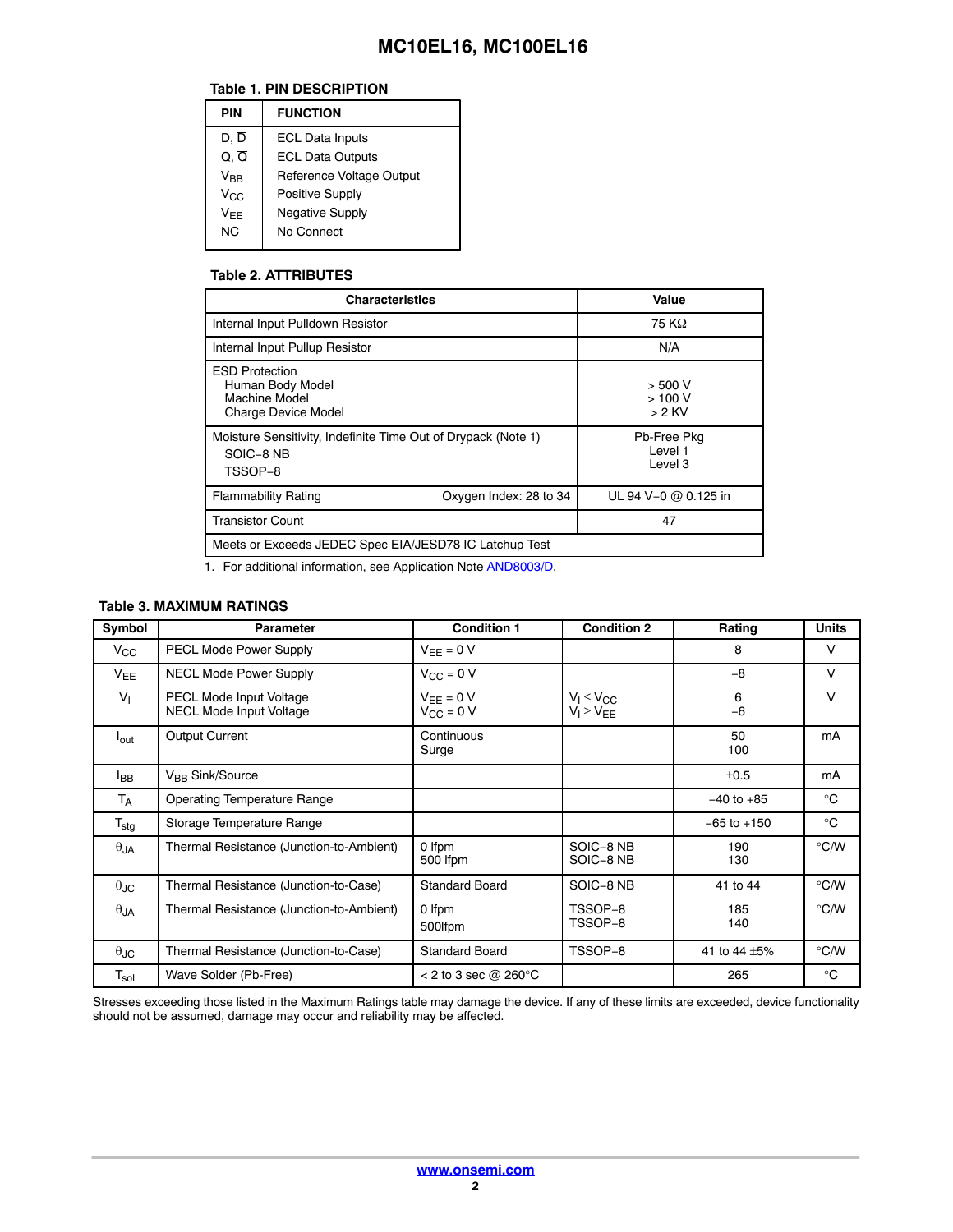#### **Table 4. 10EL SERIES PECL DC CHARACTERISTICS** ( $V_{CC}$  = 5.0 V;  $V_{EE}$  = 0 V (Note 1))

|                   |                                                                                  |      | $-40^\circ C$ |      |            | $25^{\circ}$ C |      |      | 85°C |      |      |
|-------------------|----------------------------------------------------------------------------------|------|---------------|------|------------|----------------|------|------|------|------|------|
| Symbol            | <b>Characteristic</b>                                                            | Min  | Typ           | Max  | <b>Min</b> | Typ            | Max  | Min  | Typ  | Max  | Unit |
| <sup>I</sup> EE   | Power Supply Current                                                             |      | 18            | 22   |            | 18             | 22   |      | 18   | 22   | mA   |
| $V_{OH}$          | Output HIGH Voltage (Note 2)                                                     | 3920 | 4010          | 4110 | 4020       | 4105           | 4190 | 4090 | 4185 | 4280 | mV   |
| $V_{OL}$          | Output LOW Voltage (Note 2)                                                      | 3050 | 3200          | 3350 | 3050       | 3210           | 3370 | 3050 | 3227 | 3405 | mV   |
| V <sub>IH</sub>   | Input HIGH Voltage (Single-Ended)                                                | 3770 |               | 4110 | 3870       |                | 4190 | 3940 |      | 4280 | mV   |
| $V_{IL}$          | Input LOW Voltage (Single-Ended)                                                 | 3050 |               | 3500 | 3050       |                | 3520 | 3050 |      | 3555 | mV   |
| $V_{BB}$          | Output Voltage Reference                                                         | 3.57 |               | 3.7  | 3.65       |                | 3.75 | 3.69 |      | 3.81 | V    |
| V <sub>HCMR</sub> | Input HIGH Voltage Common Mode<br>Range (Differential Configuration)<br>(Note 3) | 2.5  |               | 4.6  | 2.5        |                | 4.6  | 2.5  |      | 4.6  | V    |
| Iін               | Input HIGH Current                                                               |      |               | 150  |            |                | 150  |      |      | 150  | μA   |
| ЧL                | Input LOW Current                                                                | 0.5  |               |      | 0.5        |                |      | 0.3  |      |      | μA   |

NOTE: Device will meet the specifications after thermal equilibrium has been established when mounted in a test socket or printed circuit board with maintained transverse airflow greater than 500 lfpm. Electrical parameters are guaranteed only over the declared operating temperature range. Functional operation of the device exceeding these conditions is not implied. Device specification limit values are applied individually under normal operating conditions and not valid simultaneously.

1. Input and output parameters vary 1:1 with V<sub>CC</sub>. V<sub>EE</sub> can vary +0.25 V / −0.5 V.

2. Outputs are terminated through a 50  $\Omega$  resistor to V<sub>CC</sub> – 2.0 V.

3.  $V_{HCMR}$  min varies 1:1 with V<sub>EE</sub>, V<sub>IHCMR</sub> max varies 1:1 with V<sub>CC</sub>. The V<sub>IHCMR</sub> range is referenced to the most positive side of the differential input signal. Normal operation is obtained if the HIGH level falls within the specified range and the peak-to-peak voltage lies between V<sub>PP</sub>min and 1 V.

|                 |                                                                                  | $-40^\circ C$ |         |         | $25^{\circ}$ C |         |         | 85°C    |            |            |        |
|-----------------|----------------------------------------------------------------------------------|---------------|---------|---------|----------------|---------|---------|---------|------------|------------|--------|
| Symbol          | <b>Characteristic</b>                                                            | Min           | Typ     | Max     | Min            | Typ     | Max     | Min     | <b>Typ</b> | <b>Max</b> | Unit   |
| <b>IEE</b>      | Power Supply Current                                                             |               | 18      | 22      |                | 18      | 22      |         | 18         | 22         | mA     |
| $V_{OH}$        | Output HIGH Voltage (Note 2)                                                     | $-1080$       | $-990$  | $-890$  | $-980$         | $-895$  | $-810$  | $-910$  | $-815$     | $-720$     | mV     |
| $V_{OL}$        | Output LOW Voltage (Note 2)                                                      | $-1950$       | $-1800$ | $-1650$ | $-1950$        | $-1790$ | $-1630$ | $-1950$ | $-1773$    | $-1595$    | mV     |
| V <sub>IH</sub> | Input HIGH Voltage (Single-Ended)                                                | $-1230$       |         | $-890$  | $-1130$        |         | $-810$  | $-1060$ |            | $-720$     | mV     |
| $V_{IL}$        | Input LOW Voltage (Single-Ended)                                                 | $-1950$       |         | $-1500$ | $-1950$        |         | $-1480$ | $-1950$ |            | $-1445$    | mV     |
| $V_{BB}$        | Output Voltage Reference                                                         | $-1.43$       |         | $-1.30$ | $-1.35$        |         | $-1.25$ | $-1.31$ |            | $-1.19$    | $\vee$ |
| <b>V</b> IHCMR  | Input HIGH Voltage Common Mode<br>Range (Differential Configuration)<br>(Note 3) | $-2.5$        |         | $-0.4$  | $-2.5$         |         | $-0.4$  | $-2.5$  |            | $-0.4$     | v      |
| ЧH              | Input HIGH Current                                                               |               |         | 150     |                |         | 150     |         |            | 150        | μA     |
| ЧL              | Input LOW Current                                                                | 0.5           |         |         | 0.5            |         |         | 0.3     |            |            | uA     |

#### **Table 5. 10EL SERIES NECL DC CHARACTERISTICS**  $(V_{CC} = 0 V; V_{FE} = -5.0 V (Note 1))$

NOTE: Device will meet the specifications after thermal equilibrium has been established when mounted in a test socket or printed circuit board with maintained transverse airflow greater than 500 lfpm. Electrical parameters are guaranteed only over the declared operating temperature range. Functional operation of the device exceeding these conditions is not implied. Device specification limit values are applied individually under normal operating conditions and not valid simultaneously.

1. Input and output parameters vary 1:1 with V<sub>CC</sub>. V<sub>EE</sub> can vary +0.25 V / -0.5 V.

2. Outputs are terminated through a 50  $\Omega$  resistor to  $V_{\text{CC}}$  – 2.0 V.

3. V<sub>IHCMR</sub> min varies 1:1 with V<sub>EE</sub>, V<sub>IHCMR</sub> max varies 1:1 with V<sub>CC</sub>. The V<sub>IHCMR</sub> range is referenced to the most positive side of the differential input signal. Normal operation is obtained if the HIGH level falls within the specified range and the peak-to-peak voltage lies between V<sub>PP</sub>min and 1 V.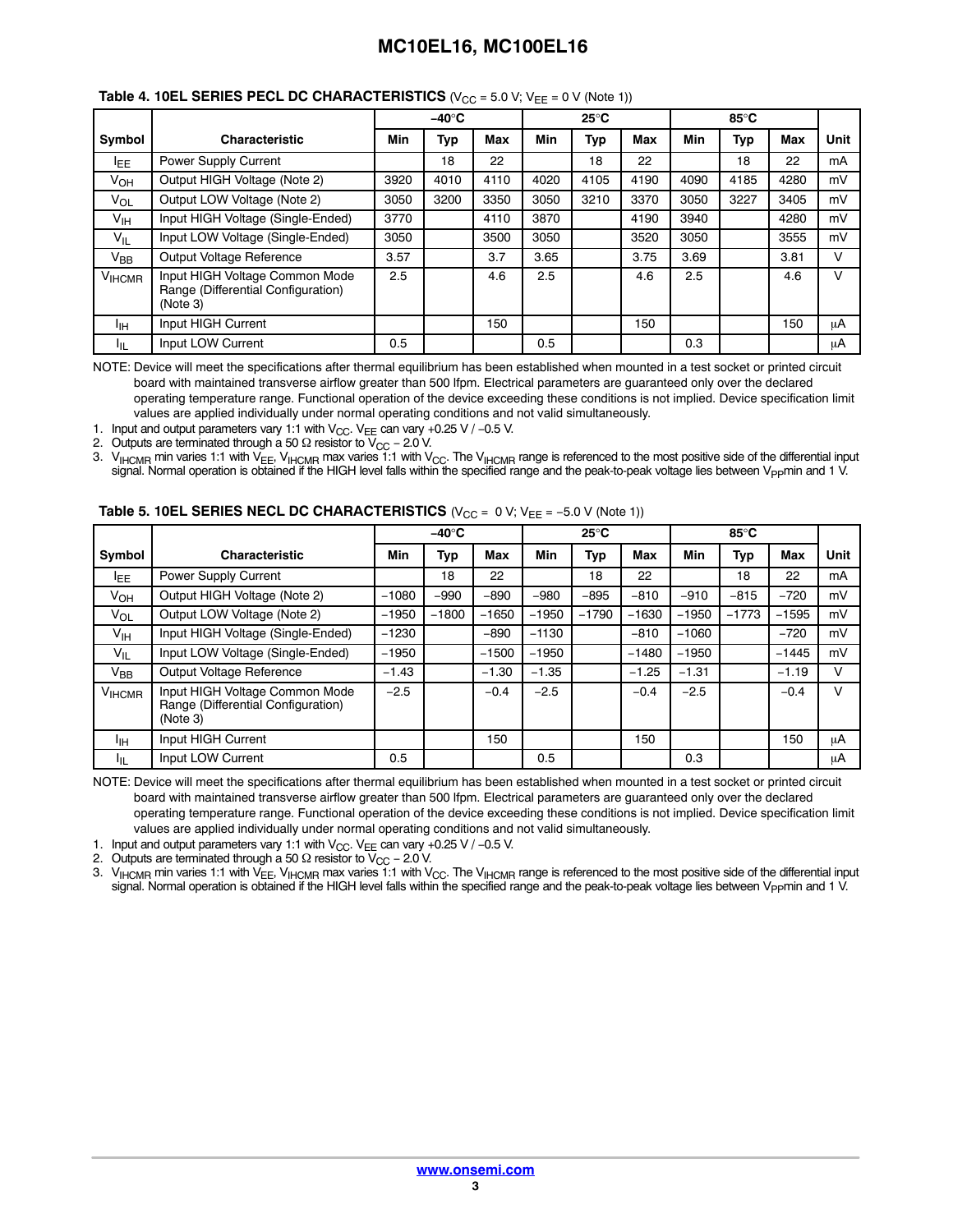|                       |                                                                                  | –40°C |      |      | $25^{\circ}$ C |      |      | 85°C       |      |      |        |
|-----------------------|----------------------------------------------------------------------------------|-------|------|------|----------------|------|------|------------|------|------|--------|
| Symbol                | <b>Characteristic</b>                                                            | Min   | Typ  | Max  | <b>Min</b>     | Typ  | Max  | <b>Min</b> | Typ  | Max  | Unit   |
| <sup>I</sup> EE       | Power Supply Current                                                             |       | 18   | 22   |                | 18   | 22   |            | 21   | 26   | mA     |
| <b>V<sub>OH</sub></b> | Output HIGH Voltage (Note 2)                                                     | 3915  | 3995 | 4120 | 3975           | 4045 | 4120 | 3975       | 4050 | 4120 | mV     |
| $V_{OL}$              | Output LOW Voltage (Note 2)                                                      | 3170  | 3305 | 3445 | 3190           | 3295 | 3380 | 3190       | 3295 | 3380 | mV     |
| V <sub>IH</sub>       | Input HIGH Voltage (Single-Ended)                                                | 3835  |      | 4120 | 3835           |      | 4120 | 3835       |      | 4120 | mV     |
| $V_{IL}$              | Input LOW Voltage (Single-Ended)                                                 | 3190  |      | 3525 | 3190           |      | 3525 | 3190       |      | 3525 | mV     |
| $V_{BB}$              | Output Voltage Reference                                                         | 3.62  |      | 3.74 | 3.62           |      | 3.74 | 3.62       |      | 3.74 | $\vee$ |
| <b>VIHCMR</b>         | Input HIGH Voltage Common Mode<br>Range (Differential Configuration)<br>(Note 3) | 2.5   |      | 4.6  | 2.5            |      | 4.6  | 2.5        |      | 4.6  | V      |
| Iін                   | Input HIGH Current                                                               |       |      | 150  |                |      | 150  |            |      | 150  | μA     |
| ŀμ                    | Input LOW Current                                                                | 0.5   |      |      | 0.5            |      |      | 0.5        |      |      | μA     |

#### **Table 6. 100EL SERIES PECL DC CHARACTERISTICS** (V<sub>CC</sub> = 5.0 V; V<sub>FF</sub> = 0 V (Note 1))

NOTE: Device will meet the specifications after thermal equilibrium has been established when mounted in a test socket or printed circuit board with maintained transverse airflow greater than 500 lfpm. Electrical parameters are guaranteed only over the declared operating temperature range. Functional operation of the device exceeding these conditions is not implied. Device specification limit values are applied individually under normal operating conditions and not valid simultaneously.

1. Input and output parameters vary 1:1 with  $V_{\text{CC}}$ . V<sub>EE</sub> can vary +0.8 V / -0.5 V.

2. Outputs are terminated through a 50  $\Omega$  resistor to V<sub>CC</sub> − 2.0 V.

3.  $\rm{V_{HCMR}}$  min varies 1:1 with V<sub>EE</sub>, V<sub>IHCMR</sub> max varies 1:1 with V<sub>CC</sub>. The V<sub>IHCMR</sub> range is referenced to the most positive side of the differential input signal. Normal operation is obtained if the HIGH level falls within the specified range and the peak-to-peak voltage lies between V<sub>PP</sub>min and 1 V.

|                 |                                                                                  |         | $-40^\circ C$ |         |            | 25°C    |         |            | 85°C       |         |      |  |
|-----------------|----------------------------------------------------------------------------------|---------|---------------|---------|------------|---------|---------|------------|------------|---------|------|--|
| Symbol          | <b>Characteristic</b>                                                            | Min     | Typ           | Max     | <b>Min</b> | Typ     | Max     | <b>Min</b> | <b>Typ</b> | Max     | Unit |  |
| <b>LEE</b>      | Power Supply Current                                                             |         | 18            | 22      |            | 18      | 22      |            | 21         | 26      | mA   |  |
| V <sub>OH</sub> | Output HIGH Voltage (Note 2)                                                     | $-1085$ | $-1005$       | $-880$  | $-1025$    | $-955$  | $-880$  | $-1025$    | $-955$     | $-880$  | mV   |  |
| $V_{OL}$        | Output LOW Voltage (Note 2)                                                      | $-1830$ | $-1695$       | $-1555$ | $-1810$    | $-1705$ | $-1620$ | $-1810$    | $-1705$    | $-1620$ | mV   |  |
| V <sub>IH</sub> | Input HIGH Voltage (Single-Ended)                                                | $-1165$ |               | $-880$  | $-1165$    |         | $-880$  | $-1165$    |            | $-880$  | mV   |  |
| $V_{IL}$        | Input LOW Voltage (Single-Ended)                                                 | $-1810$ |               | $-1475$ | $-1810$    |         | $-1475$ | $-1810$    |            | $-1475$ | mV   |  |
| $V_{BB}$        | Output Voltage Reference                                                         | $-1.38$ |               | $-1.26$ | $-1.38$    |         | $-1.26$ | $-1.38$    |            | $-1.26$ | V    |  |
| <b>VIHCMR</b>   | Input HIGH Voltage Common Mode<br>Range (Differential Configuration)<br>(Note 3) | $-2.5$  |               | $-0.4$  | $-2.5$     |         | $-0.4$  | $-2.5$     |            | $-0.4$  | V    |  |
| Iін             | Input HIGH Current                                                               |         |               | 150     |            |         | 150     |            |            | 150     | μA   |  |
| ŀμ              | Input LOW Current                                                                | 0.5     |               |         | 0.5        |         |         | 0.5        |            |         | μA   |  |

#### **Table 7. 100EL SERIES NECL DC CHARACTERISTICS** ( $V_{CC} = 0$  V;  $V_{EE} = -5.0$  V (Note 1))

NOTE: Device will meet the specifications after thermal equilibrium has been established when mounted in a test socket or printed circuit board with maintained transverse airflow greater than 500 lfpm. Electrical parameters are guaranteed only over the declared operating temperature range. Functional operation of the device exceeding these conditions is not implied. Device specification limit values are applied individually under normal operating conditions and not valid simultaneously.

1. Input and output parameters vary 1:1 with V<sub>CC</sub>. V<sub>EE</sub> can vary +0.8 V / −0.5 V.<br>2. Outputs are terminated through a 50 Ω resistor to V<sub>CC</sub> – 2.0 V.

Outputs are terminated through a 50  $\Omega$  resistor to V<sub>CC</sub> – 2.0 V.

3. V<sub>IHCMR</sub> min varies 1:1 with V<sub>EE</sub>, V<sub>IHCMR</sub> max varies 1:1 with V<sub>CC</sub>. The V<sub>IHCMR</sub> range is referenced to the most positive side of the differential input signal. Normal operation is obtained if the HIGH level falls within the specified range and the peak-to-peak voltage lies between Vppmin and 1 V.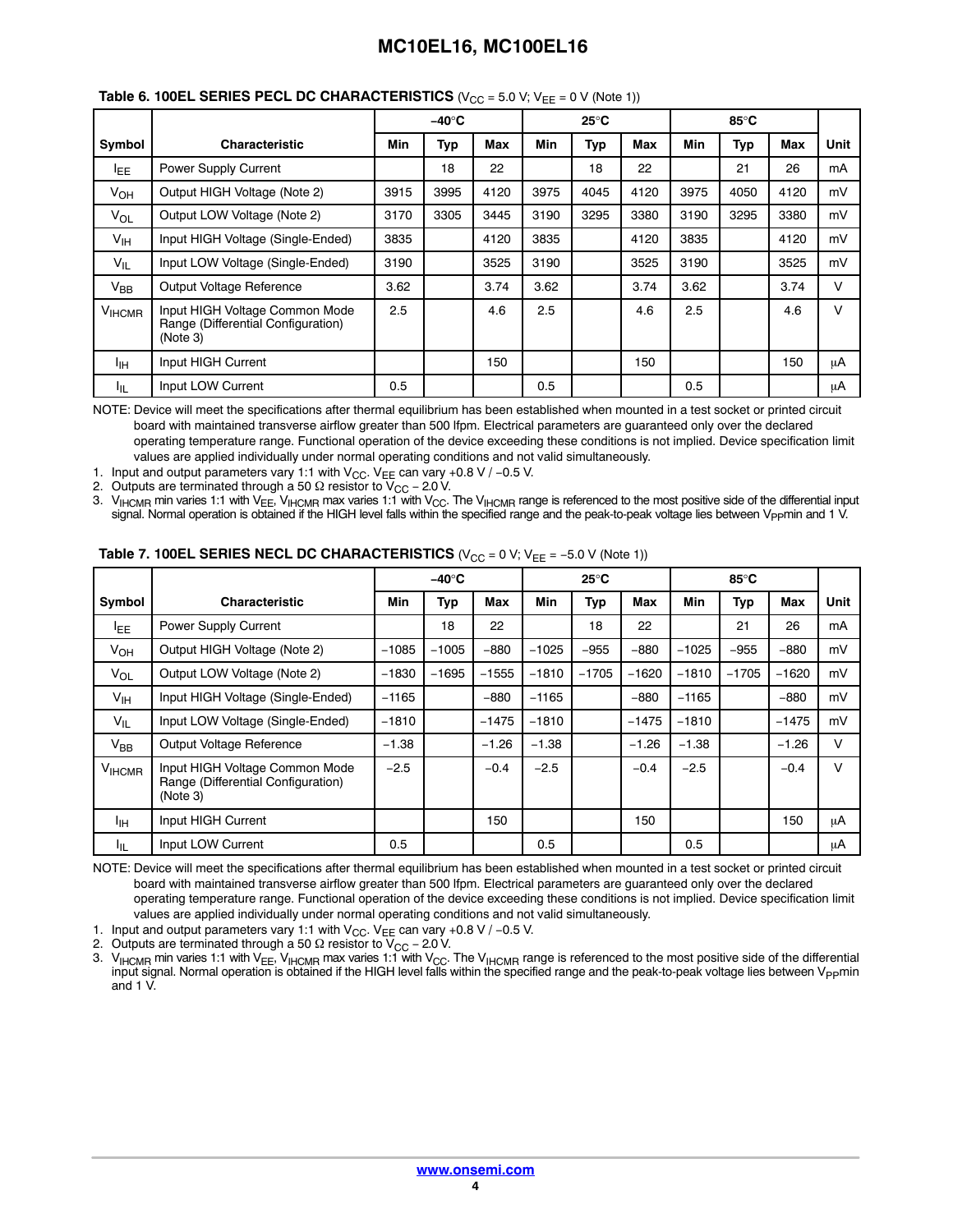|                                      |                                               | $-40^\circ C$ |            | $25^{\circ}$ C |            |            | 85°C       |            |            |            |      |
|--------------------------------------|-----------------------------------------------|---------------|------------|----------------|------------|------------|------------|------------|------------|------------|------|
| Symbol                               | <b>Characteristic</b>                         | Min           | Тур        | <b>Max</b>     | Min        | Typ        | <b>Max</b> | Min        | Typ        | <b>Max</b> | Unit |
| fmax                                 | Maximum Toggle Frequency                      |               |            |                |            | 1.75       |            |            |            |            | GHz  |
| <sup>t</sup> PLH<br><sup>t</sup> PHL | Propagation Delay to Output<br>(Diff)<br>(SE) | 125<br>75     | 250<br>250 | 375<br>425     | 175<br>125 | 250<br>250 | 325<br>375 | 205<br>155 | 280<br>280 | 355<br>405 | ps   |
| t <sub>SKEW</sub>                    | Duty Cycle Skew (Diff) (Note 2)               |               | 5          | 20             |            | 5          | 20         |            | 5          | 20         | ps   |
| <b>LJITTER</b>                       | Random Clock Jitter (RMS)                     |               |            |                |            | 0.7        |            |            |            |            | ps   |
| V <sub>PP</sub>                      | Input Swing (Note 3)                          | 150           |            | 1000           | 150        |            | 1000       | 150        |            | 1000       | mV   |
| t,<br>tŧ                             | Output Rise/Fall Times Q (20%-80%)            | 100           | 190        | 350            | 100        | 190        | 350        | 100        | 190        | 350        | ps   |

#### **Table 8. AC CHARACTERISTICS (** $V_{CC} = 5.0$  **V;**  $V_{EE} = 0$  **V or**  $V_{CC} = 0$  **V; V**  $_{EE} = -5.0$  **V (Note 1))**

NOTE: Device will meet the specifications after thermal equilibrium has been established when mounted in a test socket or printed circuit board with maintained transverse airflow greater than 500 lfpm. Electrical parameters are guaranteed only over the declared operating temperature range. Functional operation of the device exceeding these conditions is not implied. Device specification limit values are applied individually under normal operating conditions and not valid simultaneously.

1. 10 Series: V<sub>EE</sub> can vary +0.25 V / -0.5 V.

100 Series: V<sub>EE</sub> can vary +0.8 V / −0.5 V.

2. Duty cycle skew is the difference between a t $p_{LH}$  and t $p_{HL}$  propagation delay through a device.

3.  $\rm V_{PP}(min)$  is minimum input swing for which AC parameters guaranteed. The device has a DC gain of ≈ 40.



**Figure 2. Typical Termination for Output Driver and Device Evaluation (See Application Note [AND8020/D](http://www.onsemi.com/pub_link/Collateral/AND8020-D.PDF) − Termination of ECL Logic Devices)**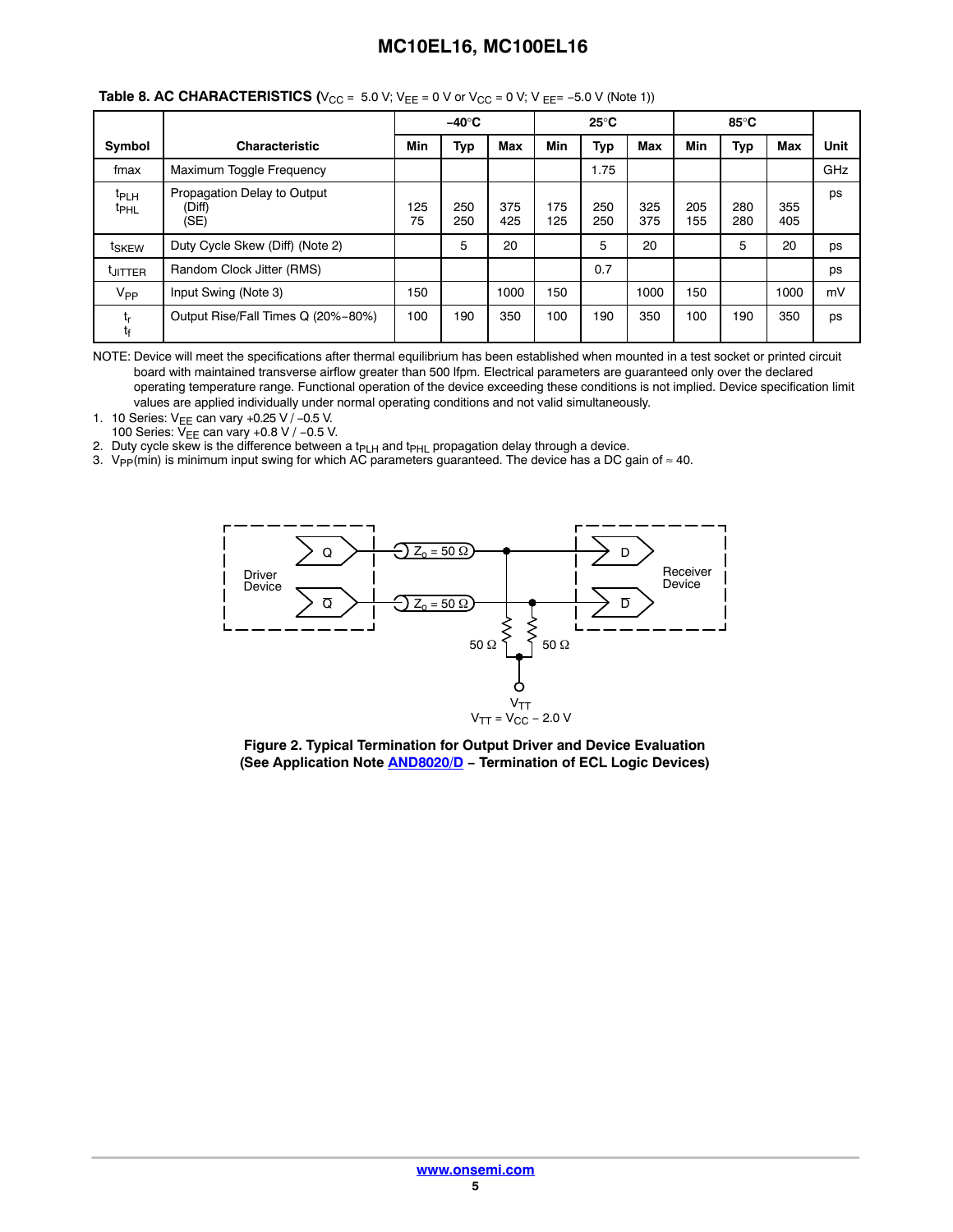#### <span id="page-5-0"></span>**ORDERING INFORMATION**

| <b>Device</b>  | Package                | Shipping <sup>†</sup> |
|----------------|------------------------|-----------------------|
| MC10EL16DG     | SOIC-8 NB<br>(Pb-Free) | 98 Units / Tube       |
| MC10EL16DR2G   | SOIC-8 NB<br>(Pb-Free) | 2500 / Tape & Reel    |
| MC10EL16DTG    | TSSOP-8<br>(Pb-Free)   | 98 Units / Tube       |
| MC100EL16DG    | SOIC-8 NB<br>(Pb-Free) | 98 Units / Tube       |
| MC100EL16DR2G  | SOIC-8 NB<br>(Pb-Free) | 2500 / Tape & Reel    |
| MC100EL16DTG   | TSSOP-8<br>(Pb-Free)   | 98 Units / Tube       |
| MC100EL16DTR2G | TSSOP-8<br>(Pb-Free)   | 2500 / Tape & Reel    |

†For information on tape and reel specifications, including part orientation and tape sizes, please refer to our Tape and Reel Packaging Specifications Brochure, [BRD8011/D.](http://www.onsemi.com/pub_link/Collateral/BRD8011-D.PDF)

#### **Resource Reference of Application Notes**

| <b>AN1405/D</b>  | - ECL Clock Distribution Techniques                  |
|------------------|------------------------------------------------------|
| AN1406/D         | - Designing with PECL (ECL at $+5.0$ V)              |
| AN1503/D         | - ECLinPS I/O SPICE Modeling Kit                     |
| <b>AN1504/D</b>  | - Metastability and the ECLinPS Family               |
| AN1568/D         | - Interfacing Between LVDS and ECL                   |
| AN1672/D         | - The ECL Translator Guide                           |
| <b>AND8001/D</b> | - Odd Number Counters Design                         |
| <b>AND8002/D</b> | - Marking and Date Codes                             |
| <b>AND8020/D</b> | - Termination of ECL Logic Devices                   |
|                  | <b>AND8066/D</b> – Interfacing with ECLinPS          |
|                  | <b>AND8090/D - AC Characteristics of ECL Devices</b> |
|                  |                                                      |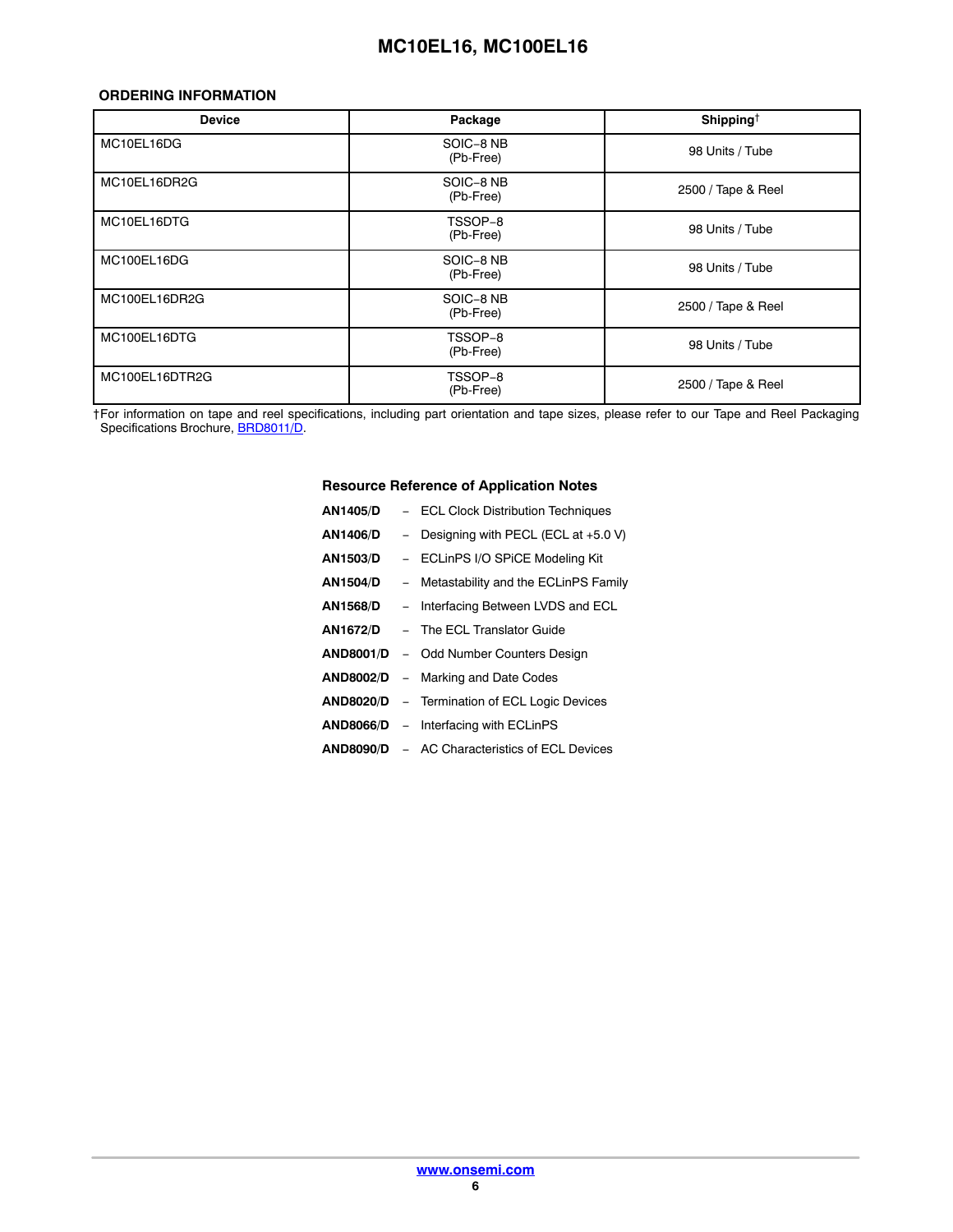### **PACKAGE DIMENSIONS**

**SOIC−8 NB D SUFFIX** CASE 751−07 ISSUE AK



- NOTES: 1. DIMENSIONING AND TOLERANCING PER
- ANSI Y14.5M, 1982. 2. CONTROLLING DIMENSION: MILLIMETER. 3. DIMENSION A AND B DO NOT INCLUDE MOLD PROTRUSION.
- 4. MAXIMUM MOLD PROTRUSION 0.15 (0.006) PER SIDE.
- 5. DIMENSION D DOES NOT INCLUDE DAMBAR PROTRUSION. ALLOWABLE DAMBAR<br>PROTRUSION SHALL BE 0.127 (0.005) TOTAL<br>IN EXCESS OF THE D DIMENSION AT<br>MAXIMUM MATERIAL CONDITION.<br>6. 751−01 THRU 751−07.<br>STANDARD IS 751−07.
- 

|     |              | <b>MILLIMETERS</b> |              | <b>INCHES</b> |  |  |  |  |  |  |
|-----|--------------|--------------------|--------------|---------------|--|--|--|--|--|--|
| DIM | MIN          | MAX                | <b>MIN</b>   | <b>MAX</b>    |  |  |  |  |  |  |
| А   | 4.80         | 5.00               | 0.189        | 0.197         |  |  |  |  |  |  |
| в   | 3.80         | 4.00               | 0.150        | 0.157         |  |  |  |  |  |  |
| С   | 1.35<br>1.75 |                    | 0.053        | 0.069         |  |  |  |  |  |  |
| D   | 0.33         | 0.51               | 0.013        | 0.020         |  |  |  |  |  |  |
| G   |              | 1.27 BSC           | 0.050 BSC    |               |  |  |  |  |  |  |
| н   | 0.10         | 0.25               | 0.004        | 0.010         |  |  |  |  |  |  |
| J   | 0.19         | 0.25               | 0.007        | 0.010         |  |  |  |  |  |  |
| κ   | 0.40         | 1.27               | 0.016        | 0.050         |  |  |  |  |  |  |
| М   | $\circ$<br>0 | $\circ$<br>8       | $\circ$<br>O | $\circ$<br>R  |  |  |  |  |  |  |
| N   | 0.25         | 0.50               | 0.010        | 0.020         |  |  |  |  |  |  |
| s   | 5.80         | 6.20               | 0.228        | 0.244         |  |  |  |  |  |  |

**SOLDERING FOOTPRINT\***



\*For additional information on our Pb-Free strategy and soldering details, please download the ON Semiconductor Soldering and Mounting Techniques Reference Manual, SOLDERRM/D.